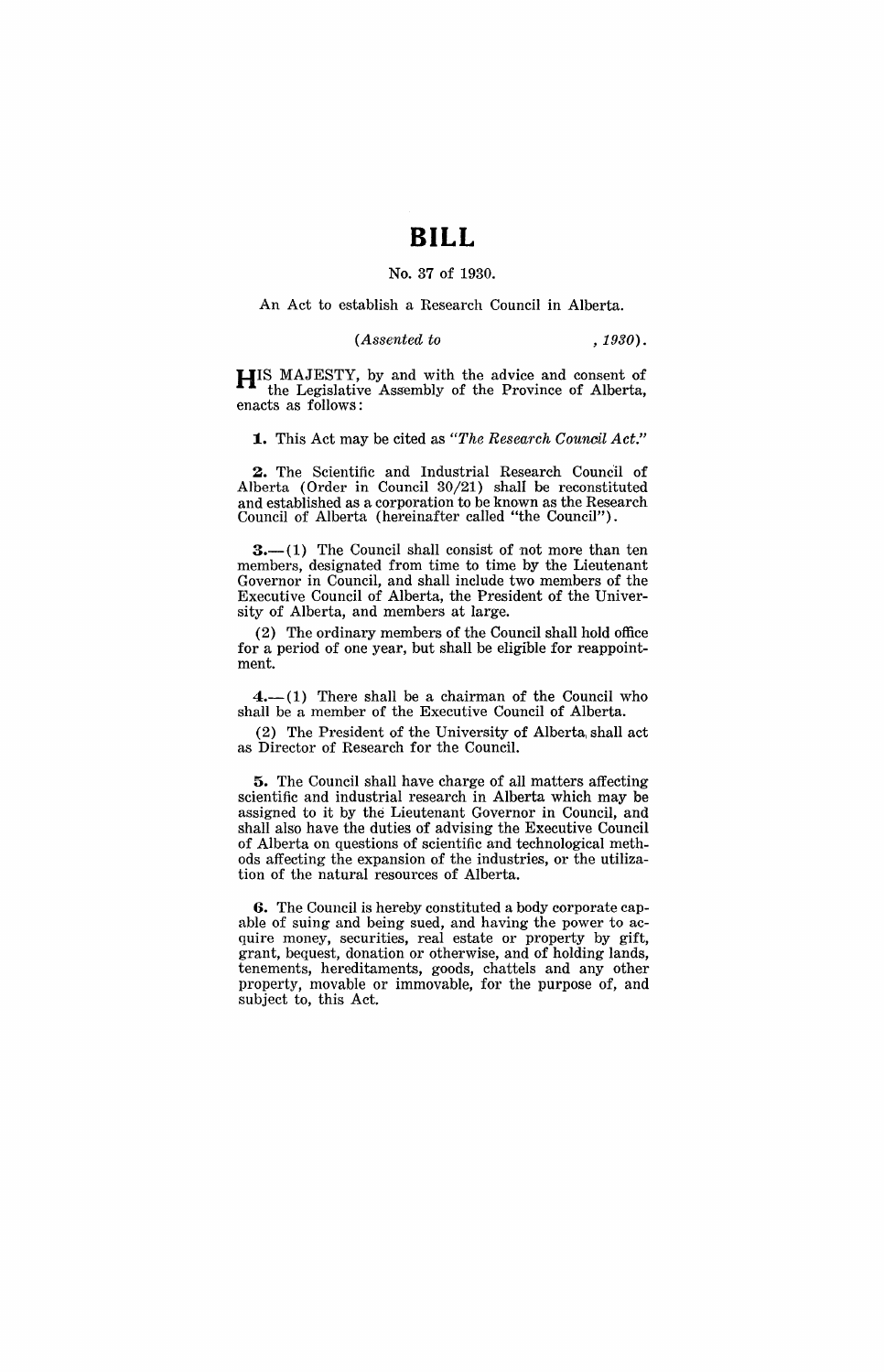**7.** The Council shall meet at least twice a year in the City of Edmonton on such days as may be fixed by the Council, and may also meet at such other times and places as the Council may deem necessary.

**8.** No member of the Council shall receive any payment or emolument for his services, but each member shall receive such payments for travelling and other expenses in connection with the work of the Council as may be approved by the Lieutenant Governor in Council.

9.. The Council may acquire by purchase or lease, or may enter upon, take and use without the consent of the owner thereof, any land and buildings which may be deemed suitable for the purposes of the Council and may erect buildings, acquire and instal machinery and equipment, and purchase all such instruments, materials and appliances and other matters and things as may be deemed necessary:

Provided that such lands and buildings so purchased, leased or taken, and the plants and other buildings to be erected by the Council shall be first approved by the Lieu-. tenant Governor in Council.

**10.** Whenever the Council exercises the power to enter upon, take, or use lands without the consent of the owner thereof, *The Public Works Act* shall apply *mutatis mutandis*  and the procedure shall be, as nearly as may be, that provided in *The Public Works Act*, where land is taken for the use of the Province.

**11.** The real and personal property, business and income of the Council shall not be subject to assessment or taxation for municipal or provincial purposes.

12. Without thereby limiting the general powers of the Council conferred upon or vested in it by this Act, it is' hereby declared that the Council may execute the following powers, namely:

- (a) To make by-laws for the conduct of its business;
- $(b)$  To control and direct the work of the Council;
- (c) To undertake in such way as may be deemed advisable to promote-
	- (i) the utilization of the natural resources of Alberta;
	- (ii) researches with the object of improving the technical processes and methods used in the industries of Alberta and of discovering processes and methods which may promote the expansion of existing or the development of new industries;
	- (iii) researches with the view of utilizing the waste products of said industries;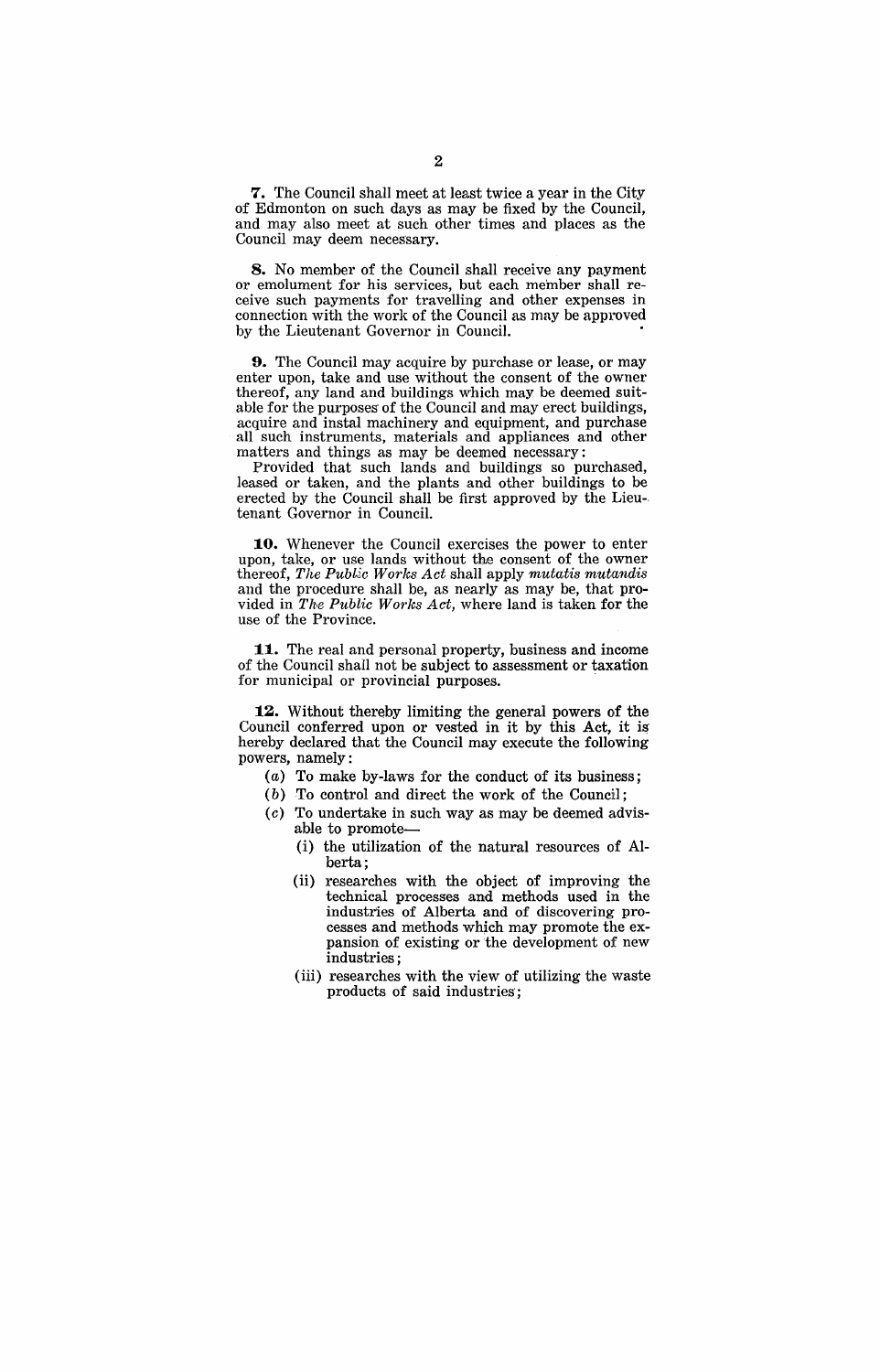- (iv) the investigation at the request of any of the industries of Alberta of the materials which are or may be used in, or of the products of, the industries making such a request;
- (v) researches the objects of which are the betterment, welfare and progress of the urban or rural life in the Province;
- (d) To have charge of, and direction or supervision over, the researches' which may be undertaken, under conditions to be determined in each case, by or for single industrial firms, or by such organizations or persons, as may desire to avail themselves of the facilities offered for this purpose;
- (e) To expend such sums of money as may be annually appropriated by the Legislative Assembly for the work of the Council, or which shall have been received by the Council through bequest, donation or otherwise;
- (f) Subject to the approval of the Lieutenant Governor in Council, to appoint such scientific, technical and other officers, and to fix the tenure of such appointments, to prescribe the several duties of such officers, and to fix their remuneration;
- $(g)$  To publish, from time to time, such scientific and technical information as the Council may deem necessary.

**13.** The Director of Research shall be the chief executive officer of the Council and shall have supervision and direction of the work of the Council and of the officers, technical and otherwise, appointed for the purposes of carrying on the work of the Council. He shall also submit to the Council nominations for any technical or other officers required by the Council.

 $14.$ - $(1)$  All discoveries, inventions and improvements in processes, apparatus or machines, made by a member or any number of members of the technical staff of the Council, shall at the discretion of the Council be vested in the Council, and shall be made available to the public under such conditions and payment of fees or royalties or otherwise as the Council may determine, subject to the approval of the Lieutenant Governor in Council.

(2) The Council, with the approval of the Lieutenant Governor in Council, may pay to its technical officers, and to others working under its auspices, who have made valuable discoveries, inventions or improvements in processes, apparatus and machines such bonuses or royalties as in its opinion may be warranted.

**15.** All the receipts and expenditures of the Council shall be subject to examination and audit by the Provincial Auditor.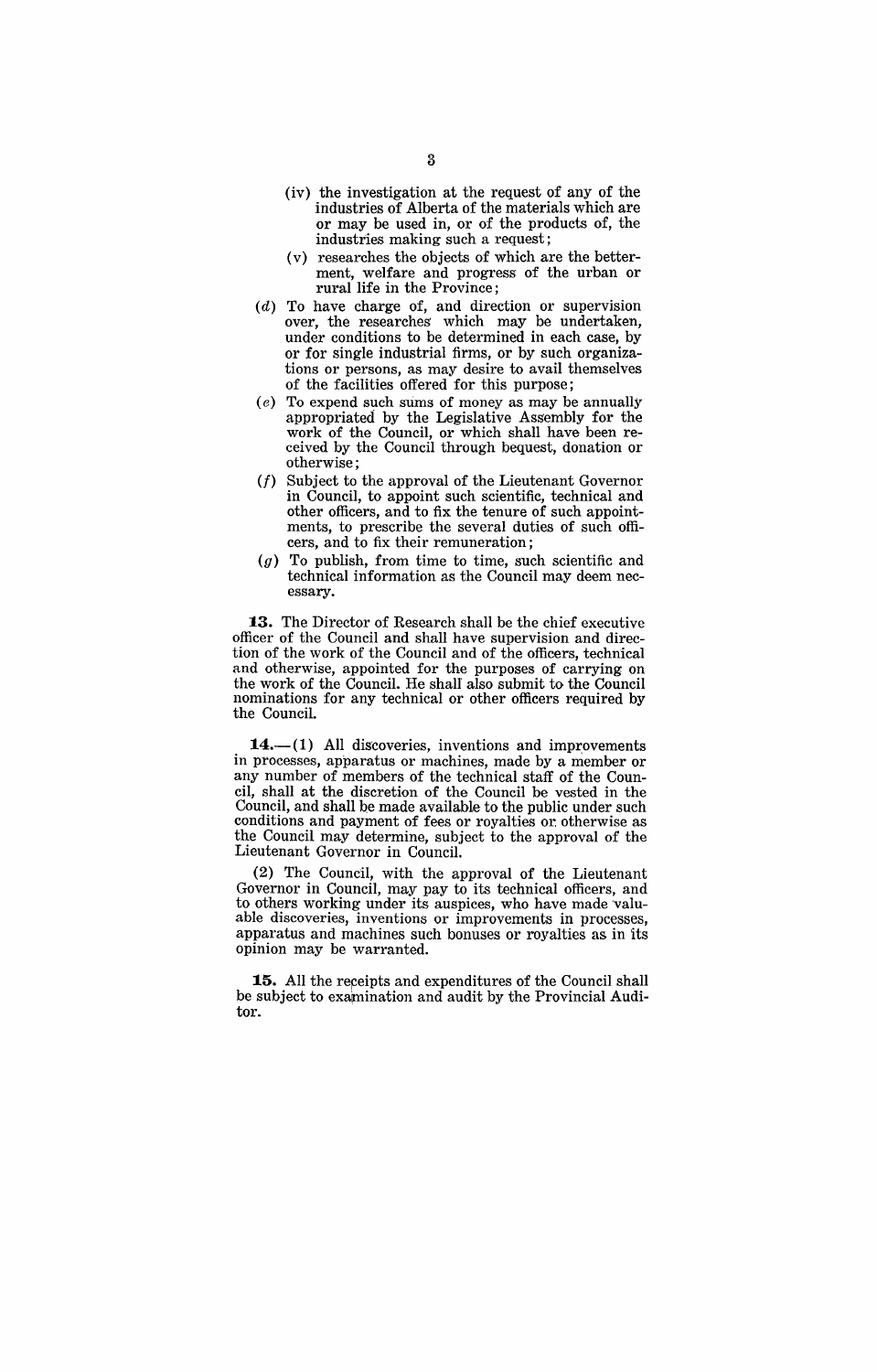**1.6.** The Director of Research shall report annually to the Council upon the progress and efficiency of the work of the Council, and as to its requirements, and shall make such recommendations therein as he may deem necessary.

**17.**—(1) The Council shall, after the conclusion of the calendar year, make a report to the Premier of the Province on the work of the Council during the preceding year.

(2) This report of the Council Shall be laid before the Legislative Assembly within fifteen days after the commencement of the next session of the Legislative Assembly.